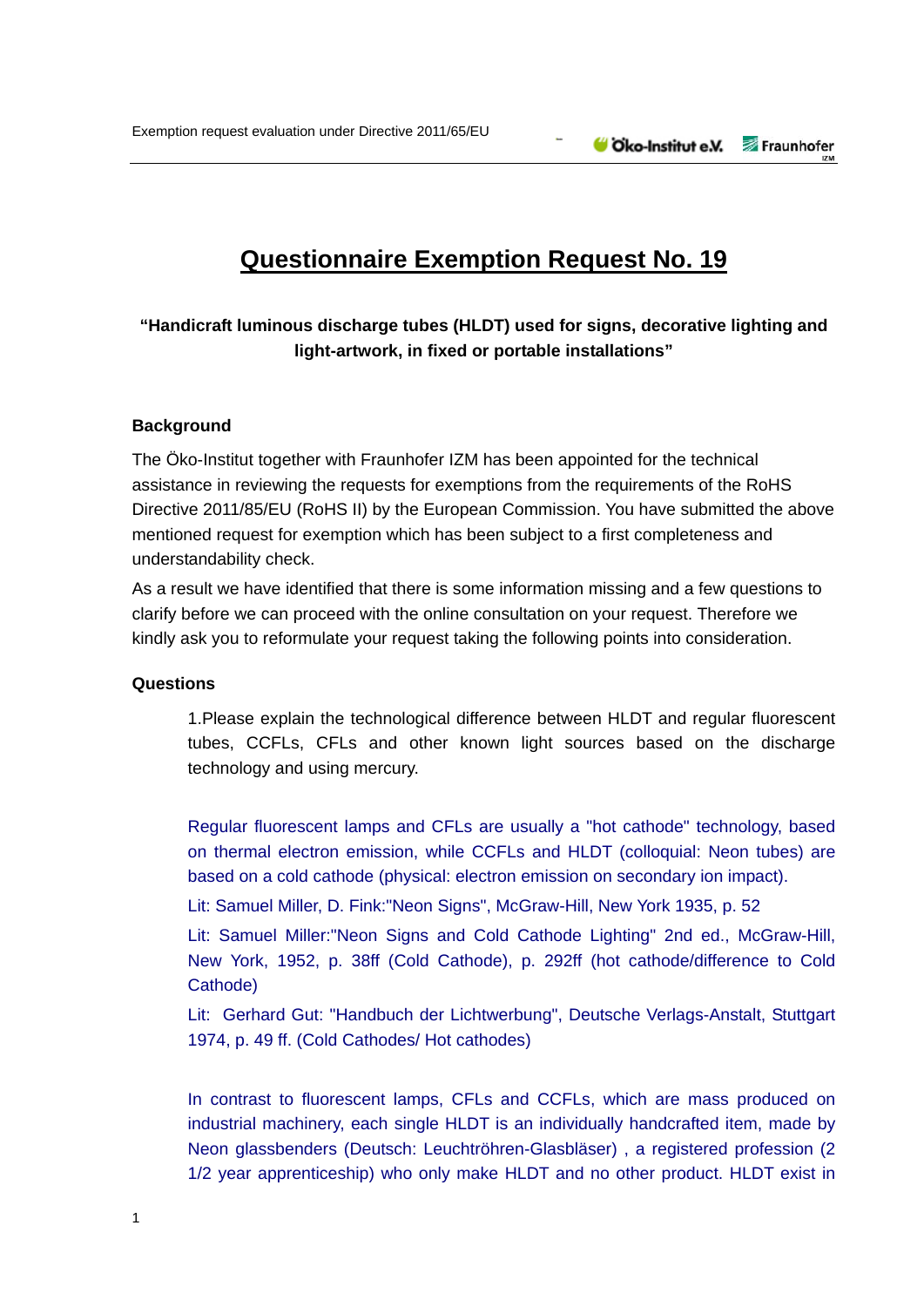an extreme variety, some examples are: a portable beer neon sign (ex.: "Budweiser", see www.brightneonsigns.com/budweiser-neon-signs.html for examples), a high class neon art piece (ex.:"5 marching man" by Bruce Nauman, Flick Collection, Zürich, www.youtube.com/watch?v=-4GQIGQPi6M), Individual architectural illumination (ex.: ca.27km total individually hand made HLDT in the "Emirates Palace Hotel" in Abu Dhabi, see www.emiratespalace.com, executed 2004) to special light emitters in the chemical analytical research (the "Grantzel thin film reactor", see www.doclabor.de).

To all of these examples annex1, clause 3 applies in full if we take the wording as is.

## Lit: Miller/Fink, ibid, p. 93ff (Sign making procedure) Lit: Gut, ibid, p.53 (education and profession of the Neon glassblower)

This is to understand the reason for the need to use up to 100 mg mercury whereas the other technologies mentioned above use only up to 15 mg mercury. Also, please indicate why you do not consider HLDT to fall under one of the current exemptions (1- 4) of Directive 2011/65/EU (RoHS Directive). If so, please explain how you could market HLDT until now, as – if they are not covered by one of the exemptions – they would have been brought onto the EU market illegally. Or did you consider them to fall outside the scope of the RoHS Directive? If so, please provide corresponding argumentation and evidence.

Until the document 2010/571/EU was published it was commonly accepted that HLDT fell under 'other lamps' as (now) per 4f. Hence there was no problem.

The problem of requesting this exemption explicitly was raised by an ambiguous and unclear definition in document 2010/571/EU, annex1, part 3, reading *"Mercury in cold cathode fluorescent lamps and external electrode fluorescent lamps (CCFL and EEFL) for special purposes not exceeding (per lamp):"* , which by it's physical definition of technology, can include from it's wording miniature machine-made CCFLs as well as individually handcrafted HLDT for a completely different field of application. Thus, it is unclear, if HLDT fall under exemption 4f or 3 of said directive. The levels permitted in exemption 3 have been proven absolutely unfunctional for HLDT because of the variety of physical conditions HLDT are used in (outdoors, unprotected from ice, wind, etc.) compared to very well defined indoor conditions for CCFL's. The present legal situation for Architects, signmakers and especially Neon glassbenders is critical: if HLDT would clearly be included under excemption 4f with no limit as "discharge lamps for special purpose" there would be no problem, but if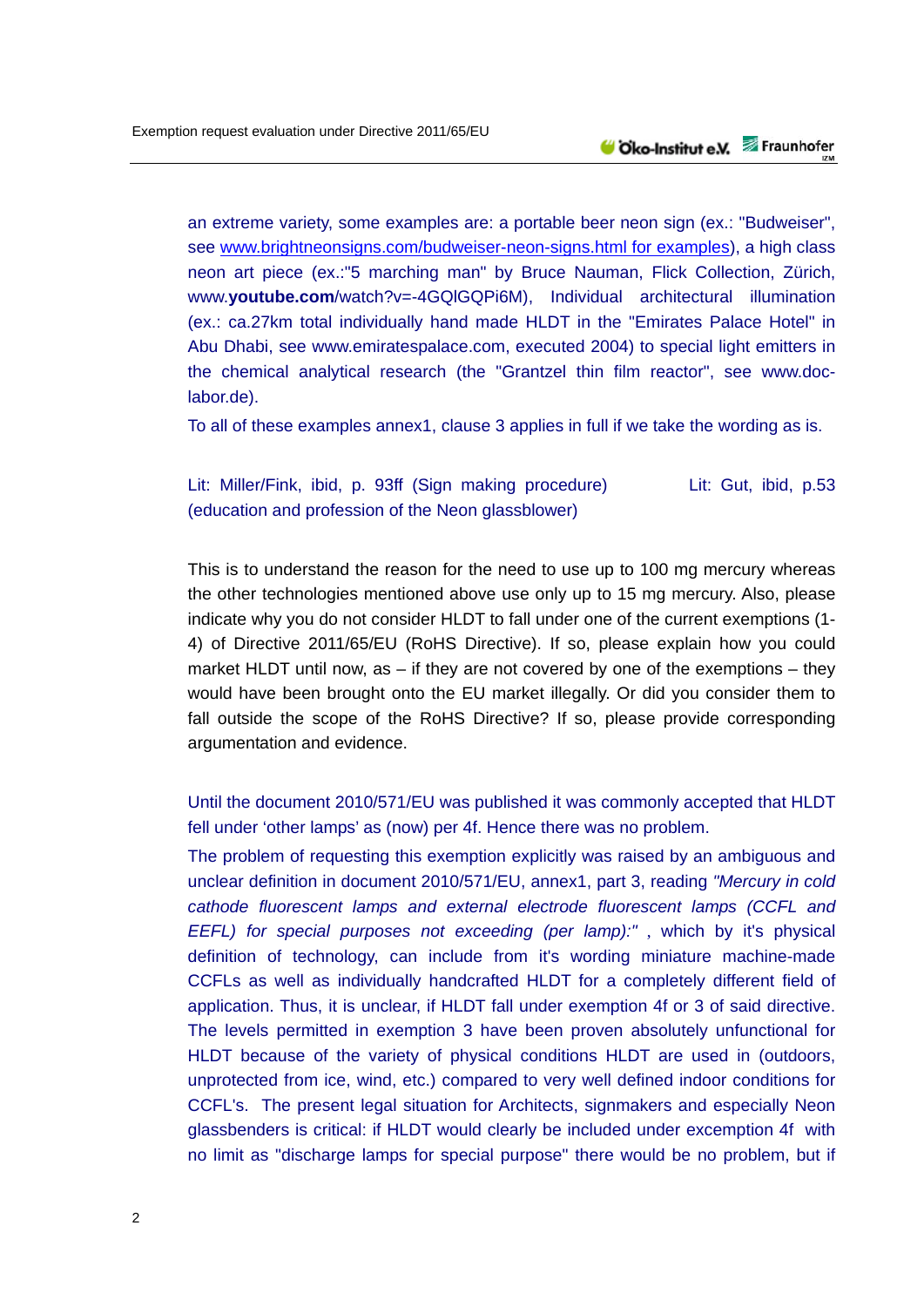excemption3 applies, with a limit of 15mg, at which HLDT are not functional, the whole profession of Neon glassblowers would be prohibited to work.

The EU commission was asked to fine tune the wording of exemption 3, thereby explaining the difference between CCFL and HLDT with their different mercury level requirements, but the commission told ESF that they are unable to alter an existing definition and recommended to apply for an additional exemption for HLDT- hence the present application.

2.Would it be possible to provide EN50107-1 (2002) or at least a copy of the corresponding paragraph defining HLDT? Same applies to prHD60364-7-719 number 719-1 as we do not have access to these documents.

From both definitions it will be clear that HLDT are no consumer products, they are not to be handled by the consumer, but only by trained electricians:

#### EN50107-1 reads:

### *1. SCOPE*

*This European Standard specifies the requirements and method of installation for signs and luminous-discharge-tube installations operating from a no-load rated output voltage exceeding 1 000 V but not exceeding 10 000 V, including the electrical components and wiring.* 

*The standard covers installations used for publicity, decorative or general lighting purposes, either for external or internal use. Such signs or luminous-discharge-tube installations may be either fixed or portable supplied from a low-voltage (L.V) or extralow-voltage (E.L.V) source by means of a transformer, inverter or converter.* 

### further in EN50107-1:

 *3.1 luminous-discharge tube: tube, or other vessel or device, which is constructed of translucent material, hermetically sealed, and designed for the emission of light arising from the passage of an electric current through a gas or vapour contained within it.* 

 *Note: The tube may be with or without a fluorescent coating.* 

And prHD 60364-7-719 reads: ...

 *719.3.2.2 luminous-discharge tube : tube, or other vessel or device, which is*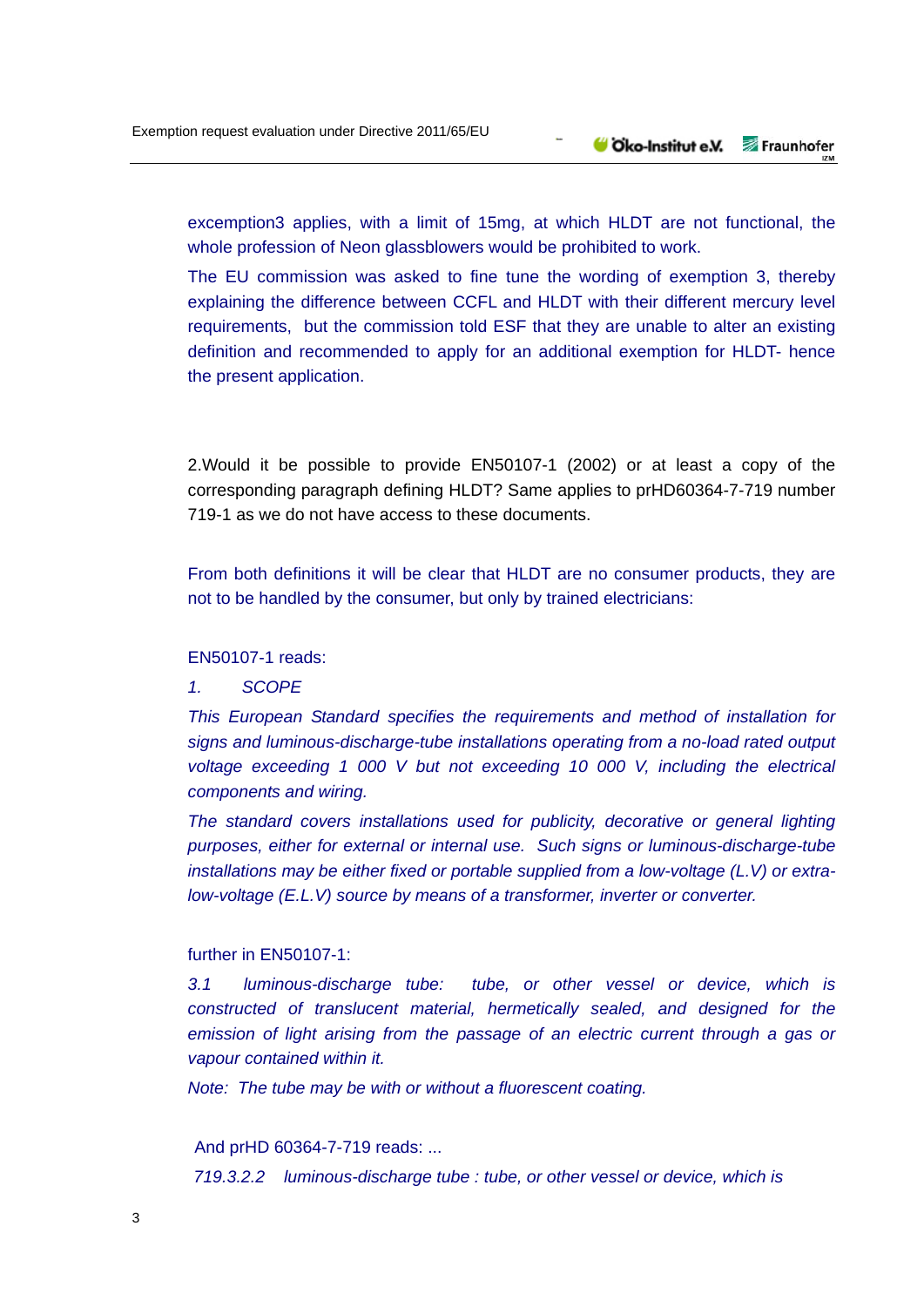*constructed of translucent material, hermetically sealed, and designed for the emission of light arising from the passage of an electric current through a gas or vapour contained within it. NOTE The tube may be with or without an internal fluorescent coating. [EN 50107-1:2002, 3.1, mod.]* 

3.Are HLDT covered by 347/2010/EU, 244/2009/EC or 245/2009/EC?

According to our research, 347/2010/EU deals with the harmonized standards for civil explosives and has nothing to do with HLDT.

The same counts for 244/2009/EC: *"Commission Decision of 16 March 2009 concerning the placing on the market, in accordance with Directive 2001/18/EC of the European Parliament and of the Council, of a carnation (Dianthus caryophyllus L., line 123.8.12) genetically modified for flower colour (notified under document number C(2009) 1673) (Only the Dutch text is authentic)* 

 *(Text with EEA relevance) (2009/244/EC)* 

HLDT are not covered by 245/2009/EC, because they are not consumer products,

not intended for general lighting, nor produced in any standard shape or fixture, nor

 marketed as a standard product - each HLDT tube is individually designed and manufactured.

4.Please provide exact data on the mercury content of single HLDT lamps with concrete examples: are there differences in the mercury content depending on the lamp type?

Each HLDT tube is individually designed and made by hand, so there is no "lamp type" which could be defined. The smallest have 6mm diameter and are only 4-5cm in length; here a mercury content can be as low as 5-10 mg. The large tubes can be up to about 38mm diameter with (unfolded) lengths of 12 meters and more - for such large tubes 100 to 150mg of mercury are necessary for proper operation in outdoor environments like signs.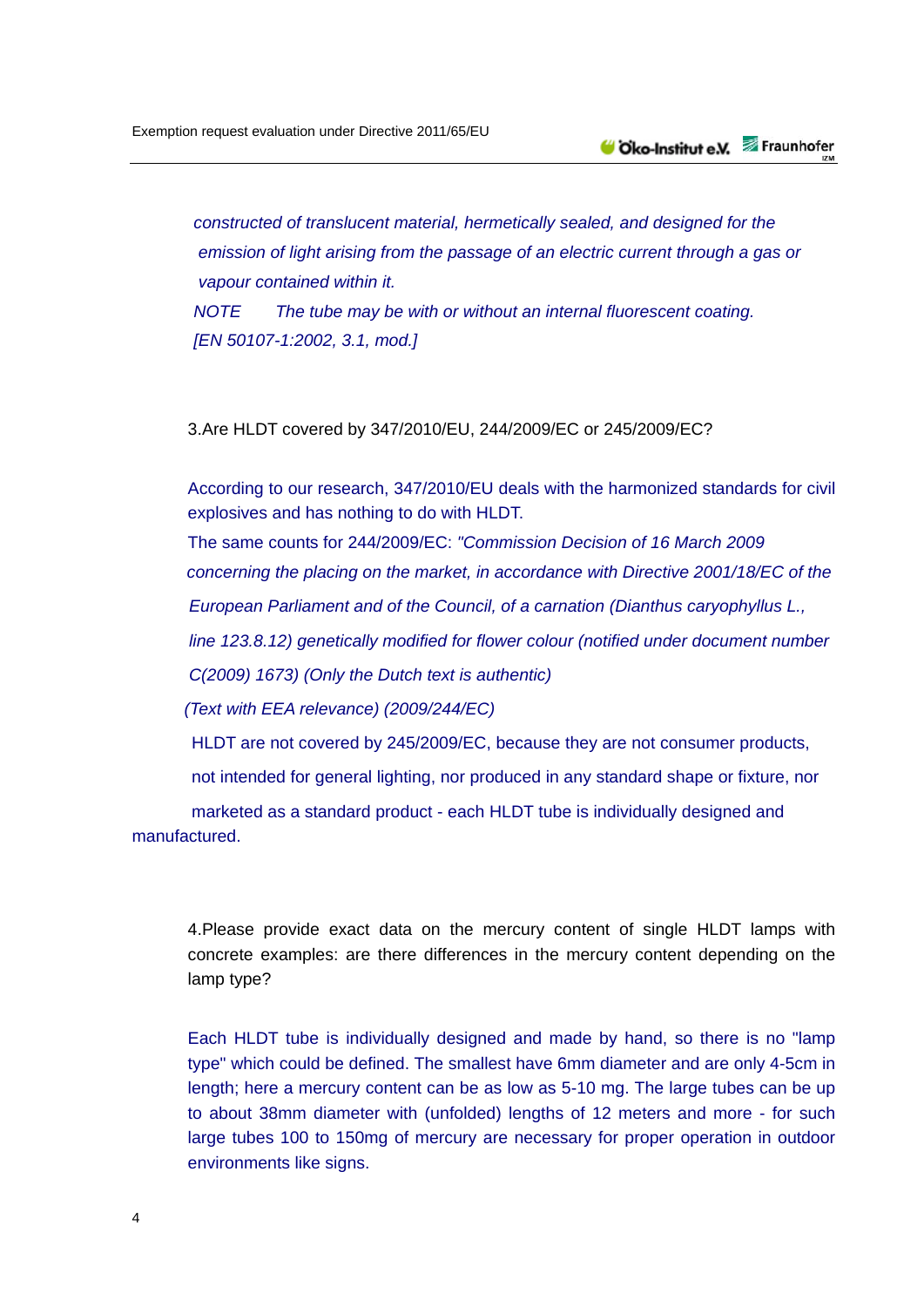Lit: Gut, ibid, p. 47ff (dependence of light output and mercury vapor pressure on ambient temperature)

5.Can you provide any evidence on the high lifetime of 130.000 hours of HLDT? Are there any corresponding test results available? Is there any third party verification on this?

Lit: Rudi Stern:"The new let there be Neon", ST publications, Cincinnati, OH, 1996, p. 19 right top. The "Packard" sign was installed in Los Angeles in 1923 and still in operation in 1974. At typically 14 -18 hours a day, this would be 51 years or 18615 days or 260610 hours (at 14 hours/day). This literature citation shows only one example.

6.You claim that you have promoted several programmes to reduce the amount of mercury per HLDT in the last 10 years. Please provide evidence on this (test results, road maps etc.).

These programs were proprietary by raw material suppliers and are not published or published only in parts. For example:

 *http://www.tecnolux.com/index.php?option=com\_content&task=view&id=95&Itemid=92* 

Lit: Marcus Thielen in "Signs of the Times", issue October 2007, ST Media Group, Cincinnati OH, p. 26ff.

Within the European Sign Federation we have technical seminars twice a year. During these seminars we provided methods to reduce the quantity of mercury per HLDT and recommended calibrated tools to achieve this. Based on this the member associations have successfully been able to reduce the mercury volume to 100 mg per tube, down from 300 mg at the end of the 90's when we started the educational program. This was confirmed by the respective companies selling mercury.

7.You state that the total quantity of mercury used per year by all European HLDT is less than 0.4% of the quantity of mercury sold per year in CFLs. How much would this be in absolute numbers? How many HLDT are sold per year in the EU?

The total number of HLDT sold is very difficult to determine as they are manufactured by many individual neon glassbenders who are no longer required to save records.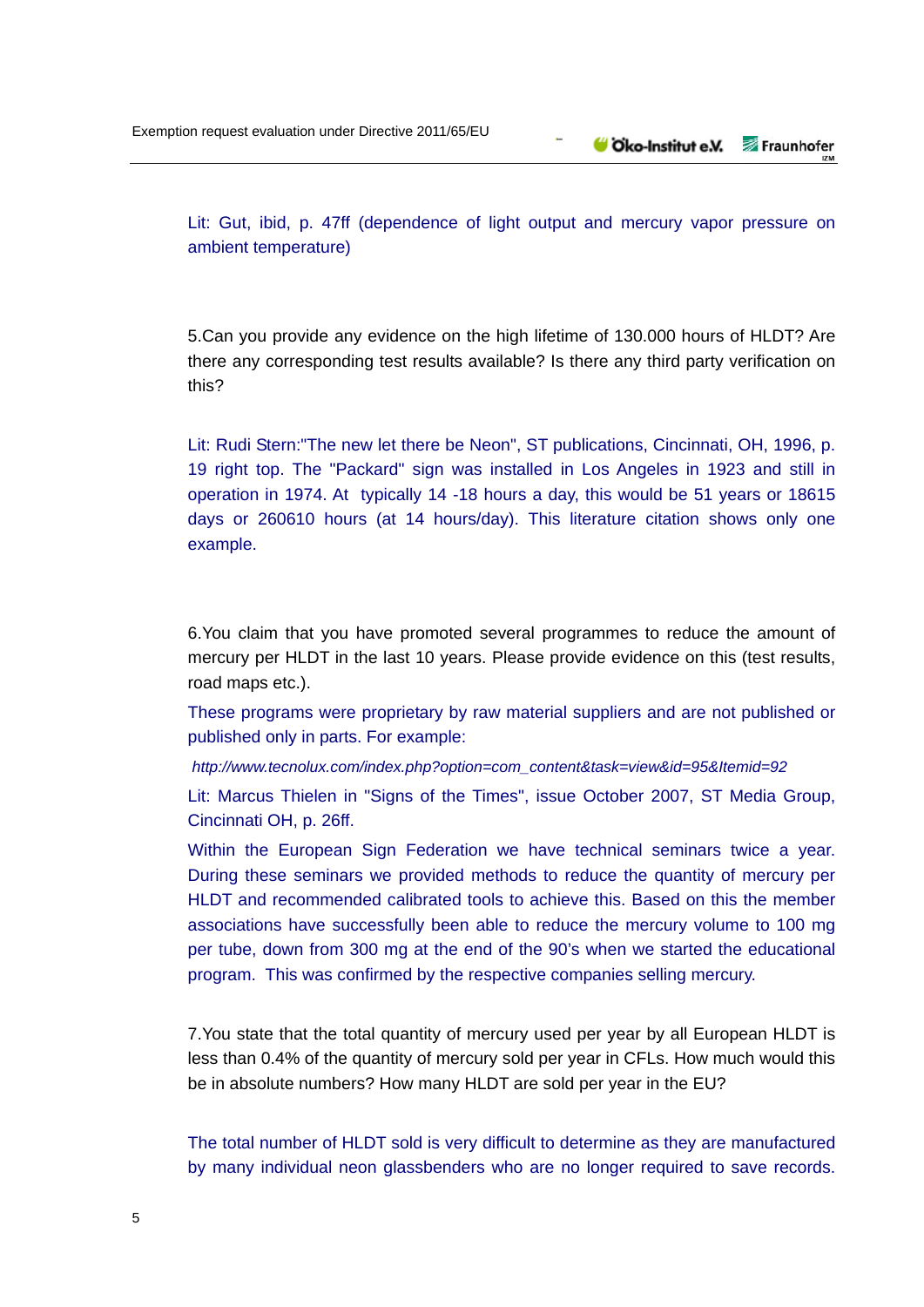The only way to get an idea on the amounts is to take the number of parts, i.e. electrodes sold, as there are only 4 major manufacturers. Their combined quantities sold in Europe totals 160000 electrodes per month, corresponding to 79700 HLDT per month, or 956400 HLDT per year. at 0.1grams of mercury at maximum, the total absolute maximum of mercury used in Europe per year for HLDT is 95.6 kilograms (or 7.02 liters), all recycleable. It is common knowledge that in France alone 130.10+6 'energy saving lamps are sold yearly. With 15 mg per lamp it would mean 1950 kg of mercury is brought into consumer homes and installed by those consumers, exposing themselves to any risk involved. Extrapolating this to Europe we assume the total quantity brought into consumer homes in Europe (not including ordinary fluorescent tubes) must be well over 20000 kg. Hence HLDT only carry 0.4% compared to the 'energy saving lamps', and these are highly promoted by all governments.

8.You claim that no other light source can match the performance of these HLDT in terms of ratio of light output versus energy absorption, colour spectrum, aesthetics and longevity. Please provide detailed technical evidence why there is no LEDtechnology-based alternative as LEDs are known to work well in outdoor environment and to have a high efficiency as well as a very long lifetime.

The electrical low pressure mercury vapor discharge is -because of the electron structure of the mercury atom- the most efficient way to convert electrical energy into light (resonance line emission, Lit: Robert W. Pohl:"Einführung in die Physik", 3rd vol."Optics", 4th ed. Springer, Berlin 1943, p.207 ff. ), the so-called quantum efficiency (Lit: W. Elenbaas:"Leuchtstofflampen und Ihre Anwendungen", Philips technische Bibliotheek, Eindhoven 1962, p. 102ff.)

The colour spectrum of a HLDT can be individually tuned by the manufacturer as he usually mixes the fluorescent components according to the customer's request of colour and spectrum. This tuning is impossible in an industrial production.

This "spectrum engineering" is -at the present time- impossible with LEDs because LEDs are narrow-band emitters with fixed wavelengths (given by the quantum band structure of the atoms in the semiconductor, Lit: Charles Kittel:"Einführung in die Festkörperphysik", R.Oldenbourg Verlag, München 1988 ). Thus, even by using three "RGB"-LEDs not all colours can be generated, as only the intensity of three fixed peaks can vary. For "white" LEDs there is always a blue LED used in combination with yellow/orange fluorescent materials, resulting in a very intense blue radiation which can not be reduced. As HLDT light generation is based on deep UV excitation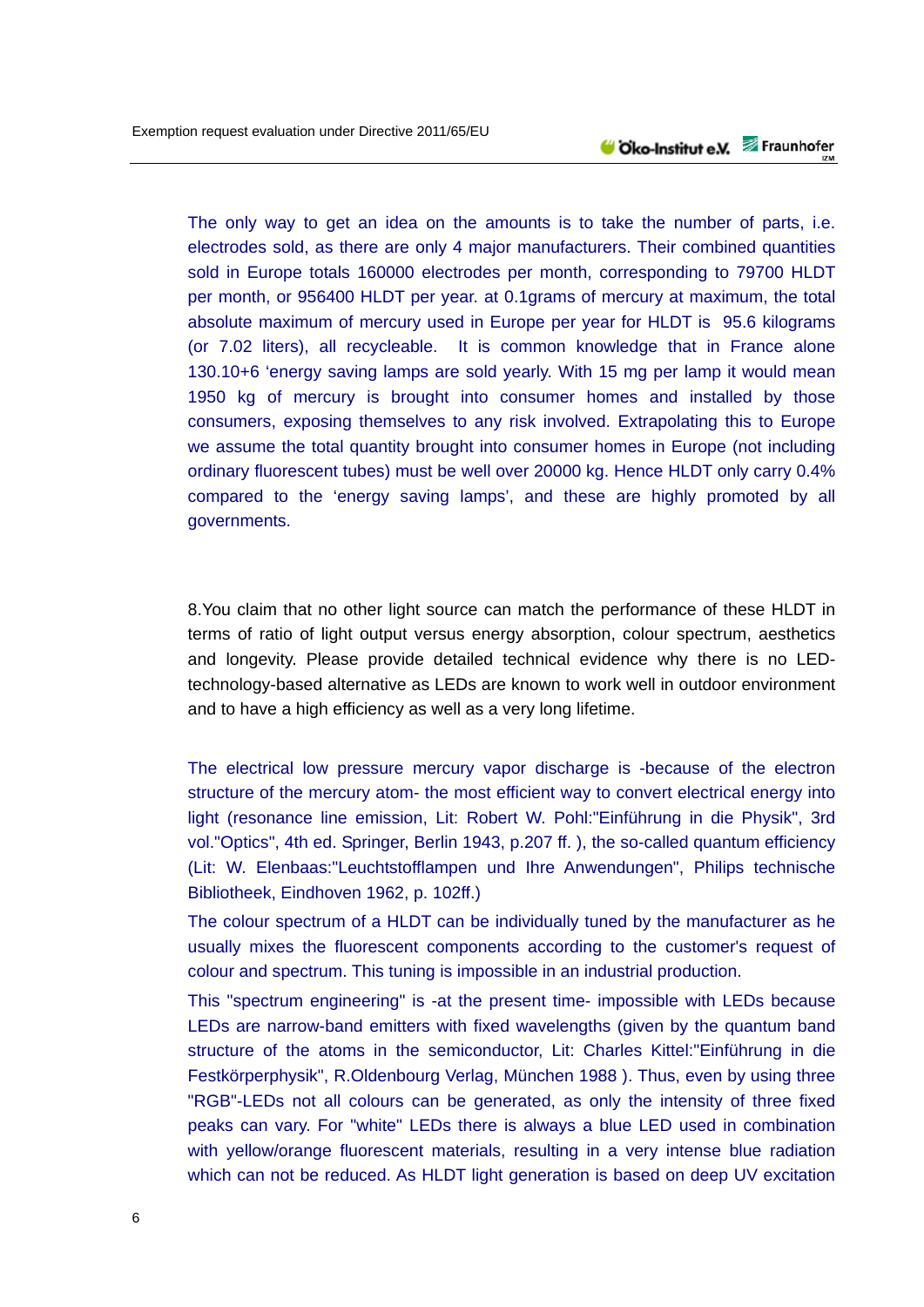of fluorescent materials, this problem of blue peaks is non-existent. At present, there is no LED illumination which has an acceptable colour rendering index that it is permitted for general lighting of workplaces or locations where human beings are over prolonged periods of time.

Lit: U.S. dept. of Energy: "Caliper" test series on solid state lighting, for example:

http://apps1.eere.energy.gov/buildings/publications/pdfs/ssl/caliper\_round-10\_summary.pdf

Lit: Marcus Thielen in "Signs of the Times", issue January 2010, ST Media group, Cincinnati OH, p.40ff ("Human" white light)

Lit: Marcus Thielen in "Signs of the Times", issue Feb 2009, ST Media group, Cincinnati OH, p.38ff (Thermal management in outdoor signs).

9.You mention continuous R&D with a view to reducing the mercury content. Please provide corresponding evidence.

Most R&D programs are proprietory carried out by parts manufacturers, which are only published in product related items. For example, see:

http://www.egl-lighting.com/documents.html

Further:

Lit:(not yet published, will be printed in the January issue of "Werbetechnik", WNP Verlag, München): Rüdger Hennig, F. Schubert:"Wie viel Quecksilber braucht ein Neonrohr in der Lichtwerbung" (attached)

Lit:Marcus Thielen in "Sign+" No.7,2011, Eisma Businessmedia, NL-Leeuwaarden, p.24 "Verbod op Neon dreigt"

10.Same applies to the mentioned waste recycling programme: please provide detailed figures on the amount of lamps recovered, the amount of mercury recovered and the general material flow of mercury from HLDT in the waste treatment paths.

HLDT are no consumer goods, each repair or work on the lamps must and can only be carried out by trained personnel. Neon glass shops are strictly observed by work safety organizations due to other hazards beside mercury. That means workers are constantly monitored on mercury.

The total amount of recycled HLDT is impossible to put in numbers, as there are too many small Neon glassblowing shops.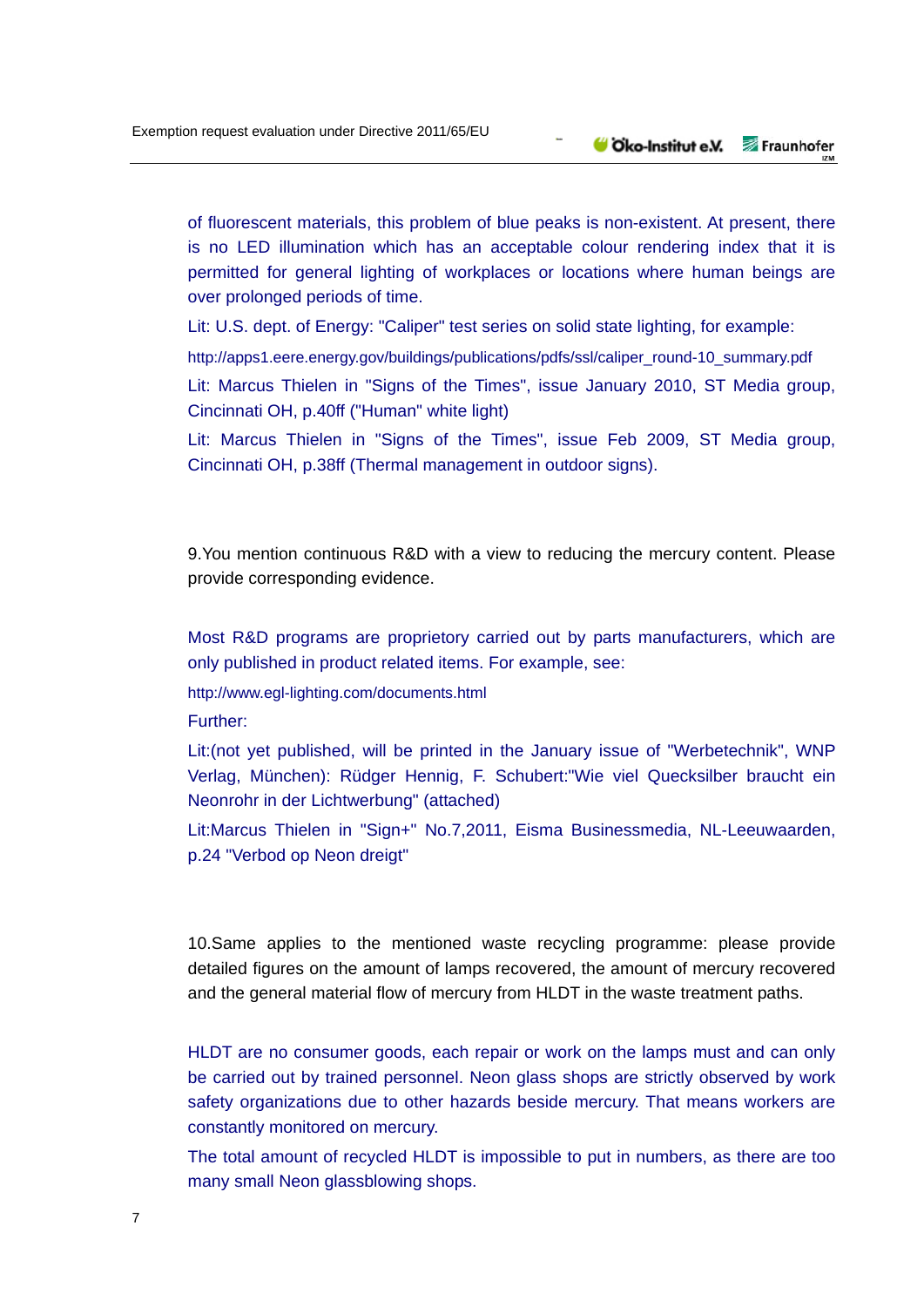In general, when HLDT are to be repaired (or an old installation is dismantled), the complete tubes are taken back to a Neon glass shop. Qualified staff collect these tubes and put them in dedicated containers, with closed lids. Licensed recycling companies collect these containers and recycle the materials including mercury in the same way as they do with ordinary fluorescent lamps and energy saving lamps, as the materials used are the same.

In some dedicated glass shops the electrodes are cut off - and collected under water until an amount qualifies for recycling at a special mercury refinery. The fluorescent layer (containing also mercury after lamp operation) is washed out with diluted hydrofluoric acid in another special equipped workplace. The used acid and the solved material is collected, neutralized and then directed towards a mercury refinery. Remaining is bent, mercury free glass tubing, which can be coated again with fluorescent powder and refilled with gas+mercury after new electrodes have been welded on.

11.You also bring forward economic argumentation which as such can only be used for a decision on the duration of an exemption. Should you want to use socioeconomic arguments for the duration of the requested exemption, please provide detailed figures to support your argumentation.

The sign industry as well as the architectural linear lighting industry can only produce HLDT if the exemption is granted. The livelihood of several thousand people is at stake.

12.You have not provided a wording proposal for the exemption. We would suggest the following: "Mercury up to 100 mg in HLDT used for signs, decorative lighting and light-artworks, in fixed or portable installations." Would you agree to this proposal? If not, please provide an alternative wording. The mentioned HLDT applications would possibly have to be defined more precisely depending on the technical definition given in the standards.

### We suggest :

"Mercury up to 100 mg in handicraft luminous discharge tubes (HLDT) used for signs, decorative lighting and light-artworks, in fixed or portable installations as per definition in